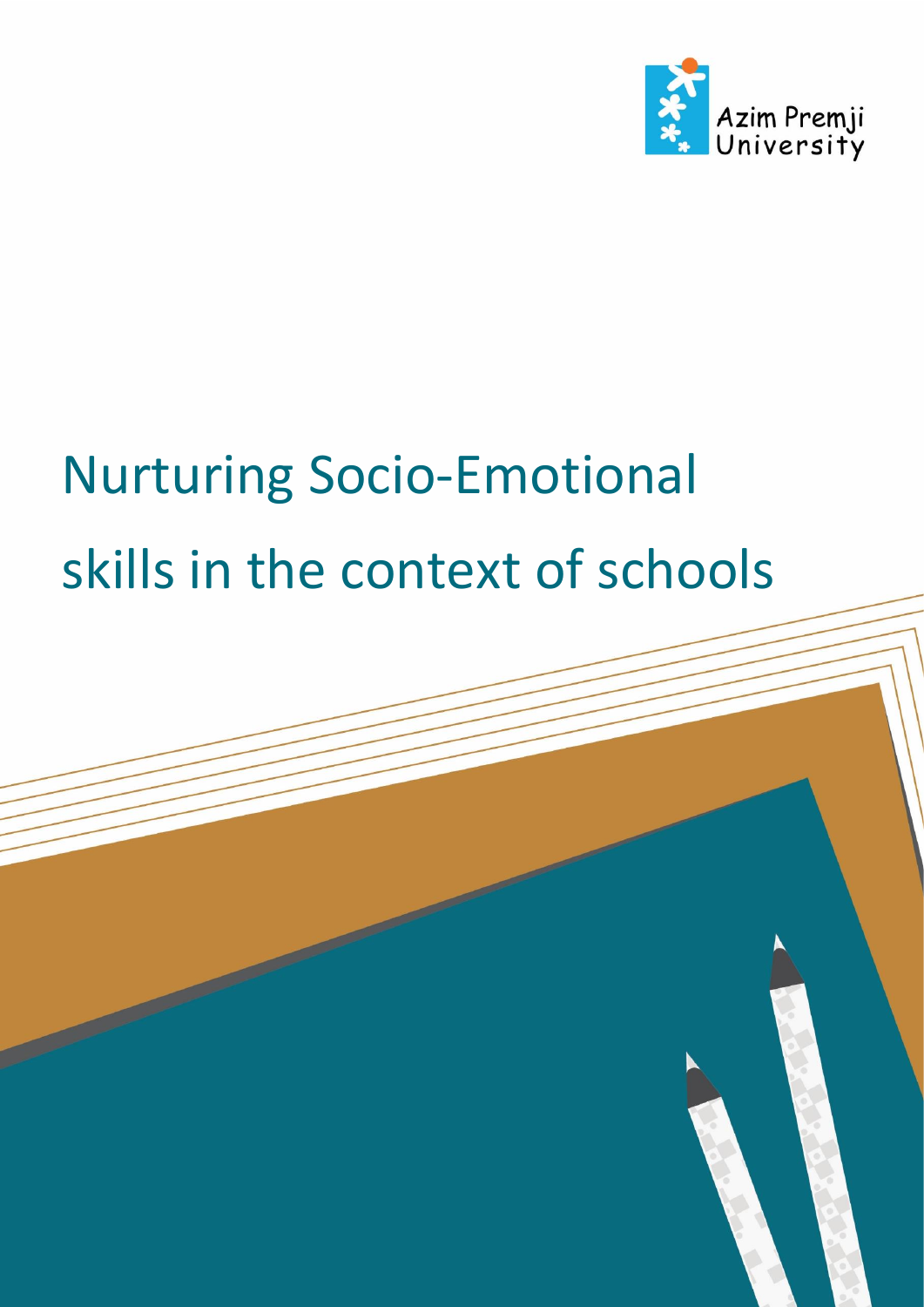## Nurturing Socio-Emotional skills in the context of schoolsi

### Introduction

Socio emotional learning (SEL) is a rapidly expanding domain. It is stressed a lot around the world due to the urgent need of developing informed, compassionate, empathetic, and responsible citizens. The approach towards to nurturing a child to become informed, compassionate, empathetic, and responsible can be viewed within a school space. Schools play a major role in nurturing these skills within an individual. But what are these skills? What do we understand by SEL? There are various questions that the present paper would attempt to address.

Besides the knowledge of different disciplines, several other the skills like ability to identify and manage emotions, develop and maintain positive relationships, make responsible decisions are also equally central for an overall development of an individual. But the challenge of integrating these into school curriculum is realised by everyone. Nurturing emotional resilience is more challenging than teaching addition or multiplication. Although these skills had been valuable for long, but they have become significantly prominent today. The monumental shift from industrial age to information and knowledge age has been life altering. It is inevitable that more such transformations are yet to come, and we need to nurture our students with more such skills that will help them deal with the complex demands and challenges of the ever-changing society.

With the students flipping through the last pages of their answer sheet to see the marks rather than the qualitative feedback from the teacher or the parents sharing their child's scores to their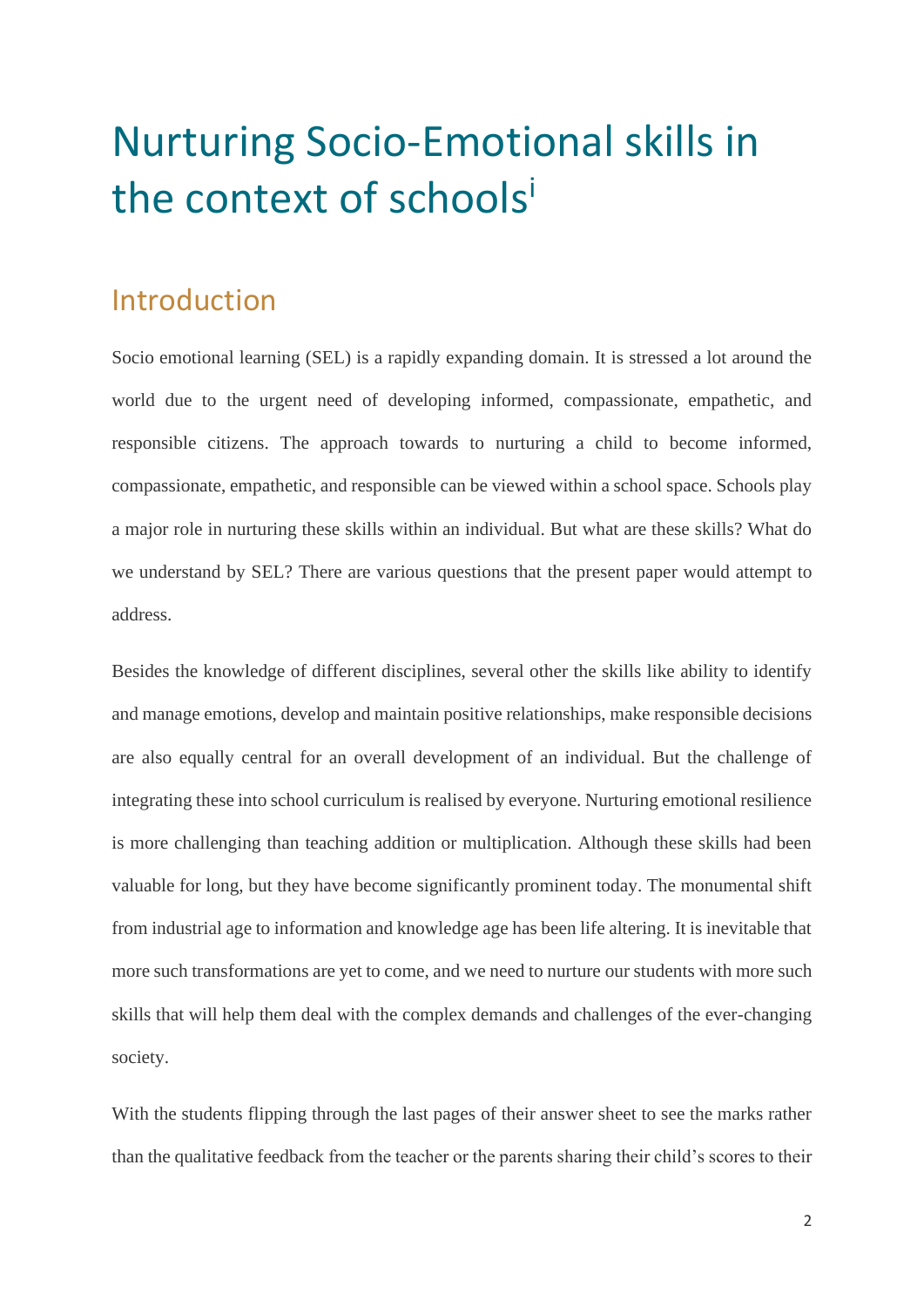relatives rather than sharing about their growth has diluted the culture of appreciating qualitative growth in a child. There has been a focus only on the cognitive domain not only by parents and schools but also by the various entrance exams for higher education. Child-centred education somewhat went astray when the focus of school education shifted to learning outcomes, objectives, standards, and exam results. With the advent of  $21<sup>st</sup>$  century and the extreme polarisation in views leading to violence, aggression, discrimination and intolerance across the world, the education system also realised that accomplishment of learning outcomes is not enough if the feelings, wants and needs of the students are not taken into account.

To make students socially and emotionally literate is a critical human competence which makes a student happy and content. Schools have a role to play in nurturing students to be socially and emotionally literate and fulfilled human-beings. It also improves the physical as well as psychological health of the student. Being emotionally and socially literate reduces the tendency to succumb to risky behaviours like drug abuse or substance abuse etc. Social and emotional skills also improve behaviour of students. Students learn to manage their emotions and consequently their behaviours. This reduces the rates of violence, aggressions and crimes in the society as well as improves their learning. Being socially and emotionally literate also helps them solve problems and think more effectively and take responsible decisions. The increasingly fragmented and individualised society requires every individual to be selfsufficient, flexible and competent enough to work in collaborative situations. Now we cannot assume that social and emotional development is the sole responsibility of the families or the communities. It is a significant goal of the schools too.

Various new reforms and policies across the country have highlighted the need to foster values in the context of school culture and climate. One such relevant document is NCFTE (2010) which clearly states that teachers are expected to adhere to all the constitutional values in order to enable future citizens to be sensitive, respectful and fair. The National Curriculum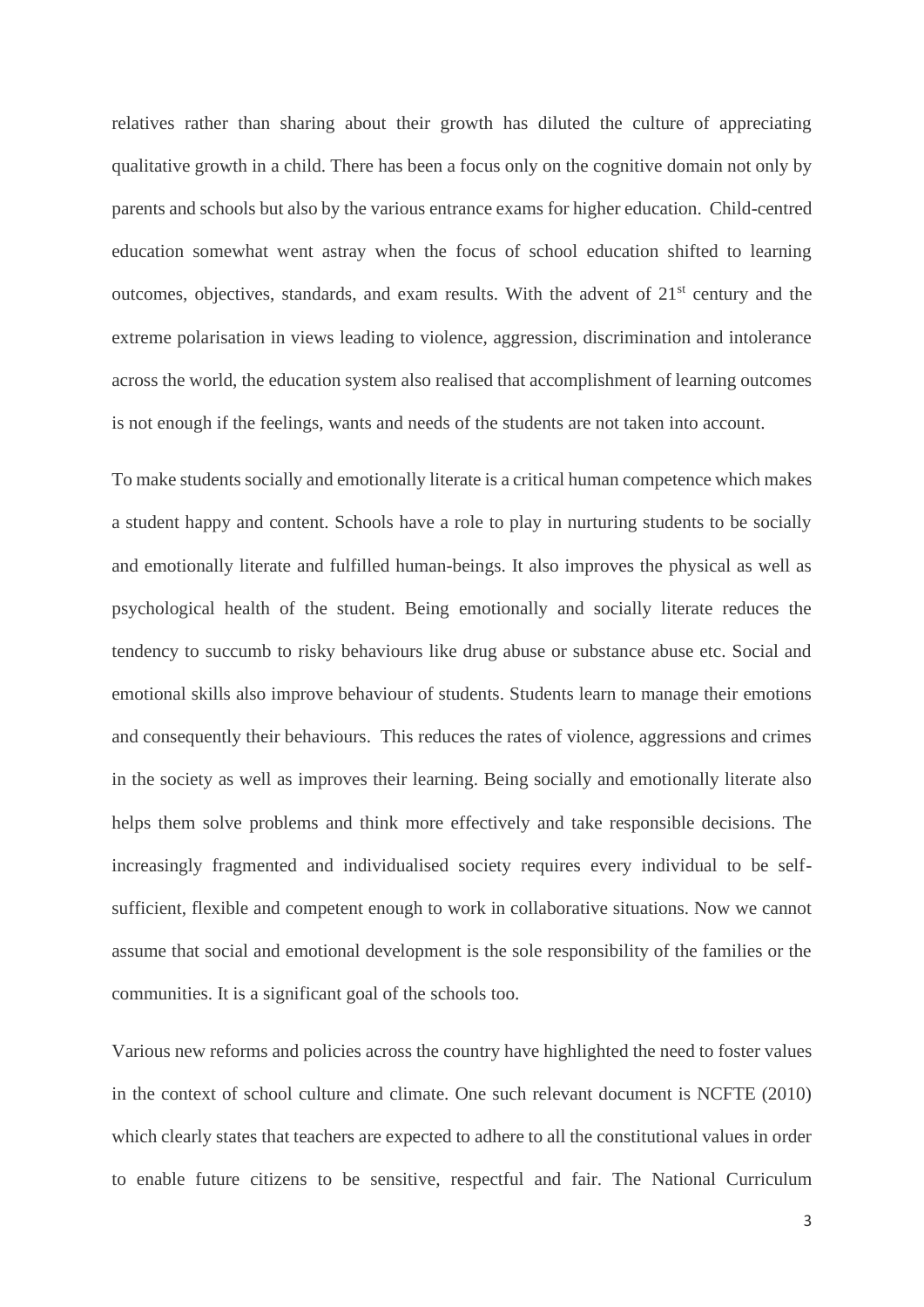Framework (NCF), 2005 also states- "We need a curriculum whose creativity, innovativeness and development of the whole being, the hall mark of a good education makes uniform tests that assesses memorised facts and textbook-based learning obsolete". New Education Policy (NEP, 2020) envisions that student should learn certain life skills along with other academic skills. The policy clearly states that ethical, moral reasoning and socio-emotional skills should be incorporated throughout the school curriculum. It adds on to state that scientific temper and socio-emotional values are equally important as constitutional values.

Programs such as 'Like Skills', 'Meena campaign', and 'Education for Sustainable Development' (ESD) have touched upon focused aspects such as gender equality, emotional skills, social skills etc. Even curricular approaches such as the one introduced recently by Delhi government on 'Happiness Curriculum' engages with aspects of value education, mental exercises, and meditation within the current curriculum. While these have significant domain influence and are intervention oriented, building a larger contextual and multi-dimensional perspective on values is essential. Now, it is being recognized that schools also need to concern themselves with the students' and the teachers' socio-emotional skills besides the academic aspect of school system as we know how central it is for effective learning and overall growth and development.

In light of the mentioned policy documents, and acts, there is a need to understand the roots of these skills, values and attitudes in children and more importantly how can they be developed and assessed. It is necessary to view the development of socio-emotional skills through a whole school approach.

#### Why do we need a whole school approach for nurturing socio-emotional skills?

We know that learning does not only happen in formal setting inside the classroom. Learning happens beyond the classroom settings too for e.g., in the playgrounds, during midday meals,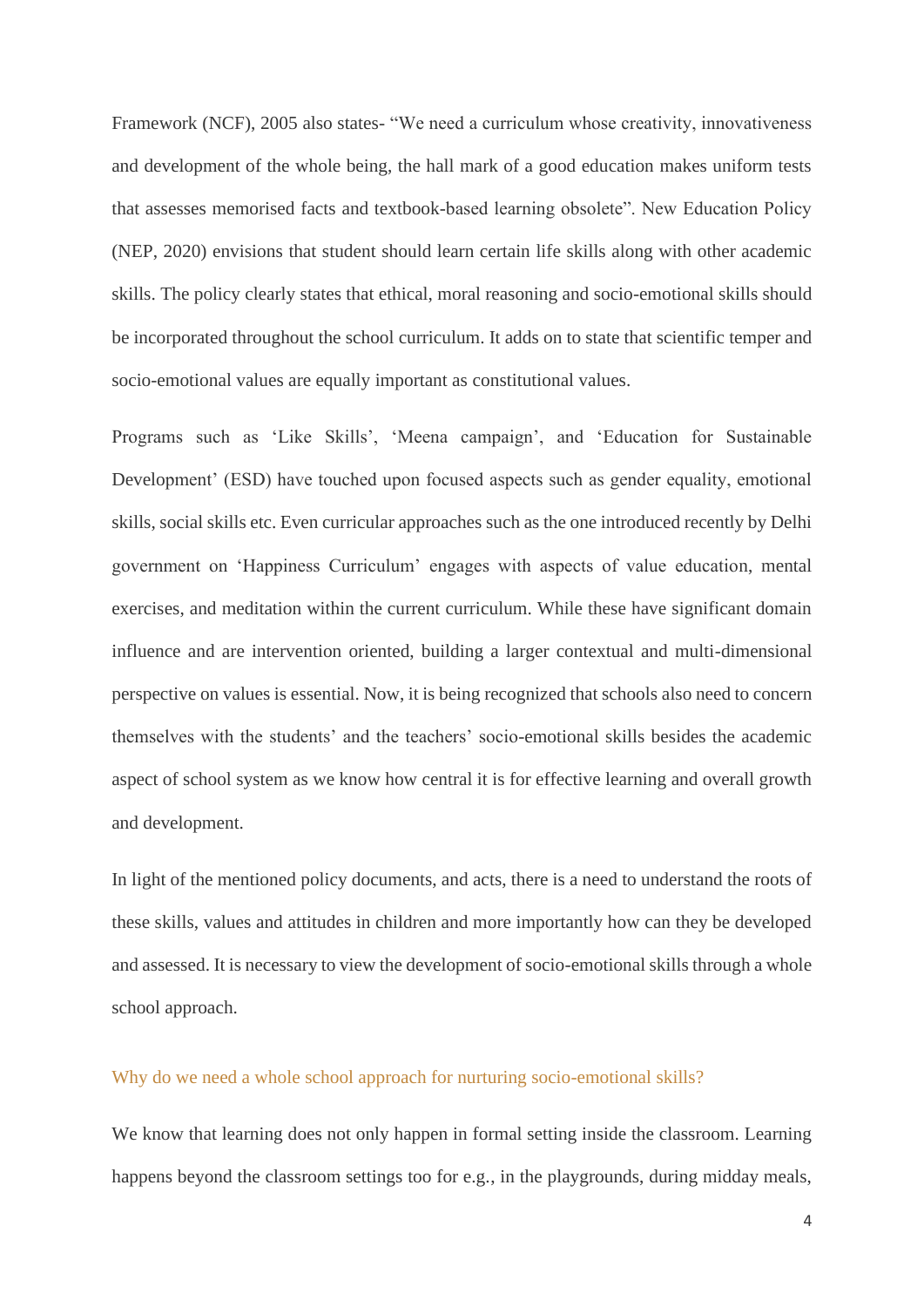during morning assemblies, in the corridors, in the library etc. The domain of socio-emotional skills cannot be force fit inside a school curriculum.

The recognition of schools being central in nurturing socio-emotional learning in students' needs to be at a structural level and at individual level. Some believe that socio emotional skills are woven within subject lessons and can be taught while transacting the curriculum. It is believed that no separate programme is required since all the required skills can be learnt directly through daily experiences, regular conversations, and relationships. But it is essential to provide the supporting environment for such teachings to be impactful even withing the existing school curriculum. Without a socially and emotionally supportive environment, the school curriculum is empty and can have no significant impact on the development of the child.

Table 1 lists three approaches widely used across schools- traditional 'special needs' approach for emotional and behavioral problems, teaching social and emotional competence through taught curriculum and whole school approach to promote social and emotional well-being (Weare, 2003).

#### **Table 1**

*Approaches to socio-emotional nurturance in schools*

| Aspects of  | <b>Traditional 'special</b> | Social & emotional | Whole-school approach |
|-------------|-----------------------------|--------------------|-----------------------|
| school life | needs' approach             | competences        |                       |
|             | for children in need        | through taught     |                       |
|             | of social and               | curriculum         |                       |
|             | emotional support           |                    |                       |
|             |                             |                    |                       |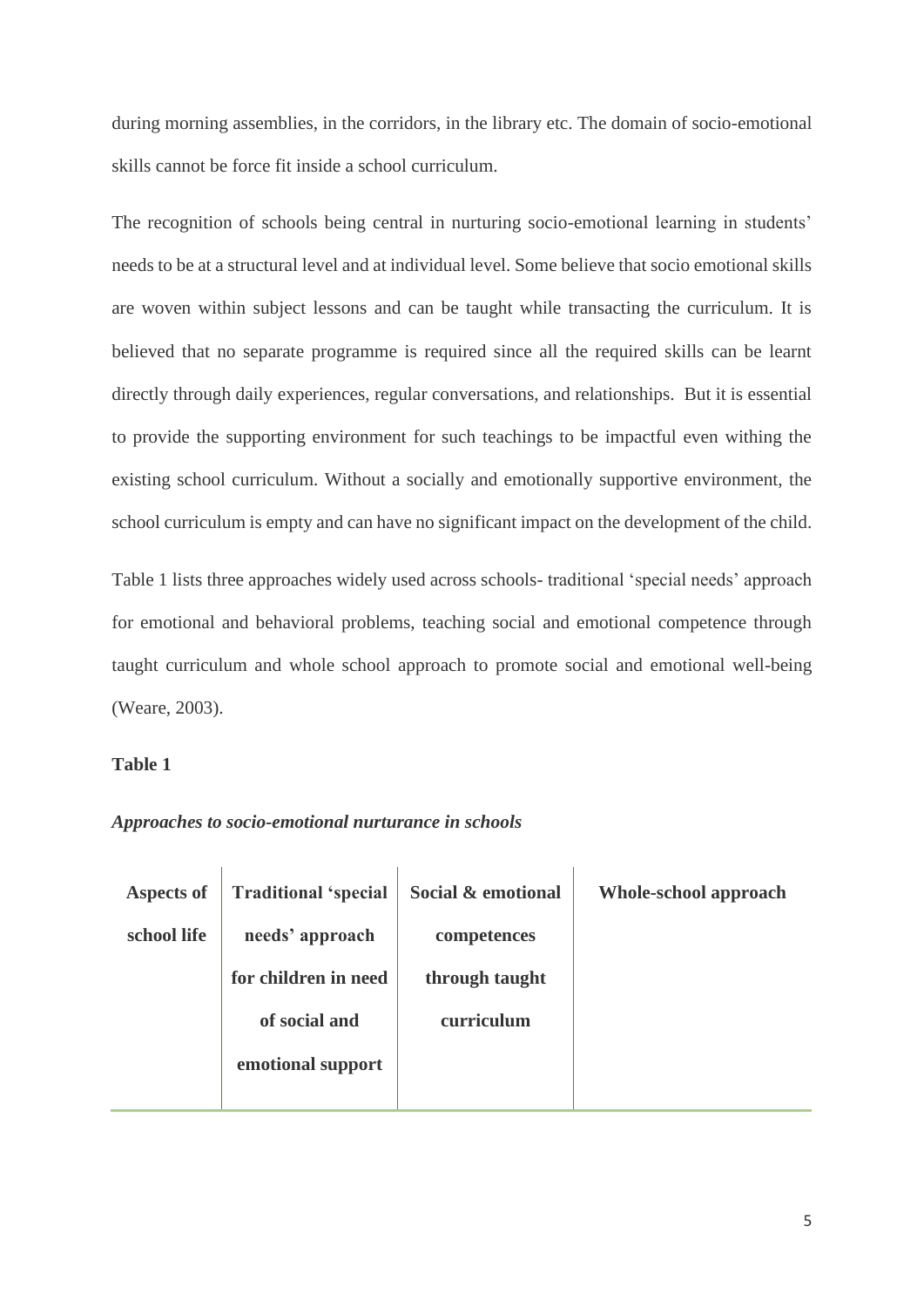| <b>Focus</b><br>of <sub>1</sub> | Focus on individuals                       | Focus on teaching                       | Focus on totality of the                                           |
|---------------------------------|--------------------------------------------|-----------------------------------------|--------------------------------------------------------------------|
| concern                         | with problems and                          | and learning for all                    | school as an organization in                                       |
|                                 | 'special needs'                            | students                                | its community, including all                                       |
|                                 | procedures<br>and                          |                                         | aspects of school life e.g.,                                       |
|                                 | responses. For e.g.,                       |                                         | ethos, relationships,                                              |
|                                 | identification,                            |                                         | communication.                                                     |
|                                 | referral to outside                        |                                         | Management, physical                                               |
|                                 | agencies, support for                      |                                         | environment, learning                                              |
|                                 | students in school.                        |                                         | strategies, curriculum,                                            |
|                                 |                                            |                                         | parents and surrounding                                            |
|                                 |                                            |                                         | community etc.                                                     |
|                                 |                                            |                                         |                                                                    |
| What                            |                                            | Emphasis on getting Emphasis on getting | Emphasis on ensuring a                                             |
| constitutes                     | the procedures and                         | the taught curriculum                   | embedded,<br>coherent                                              |
| quality                         | responses right for right for all students |                                         | congruent and coordinated                                          |
|                                 | children with 'special                     |                                         | approach across all parts of                                       |
|                                 | needs'                                     |                                         | school.                                                            |
|                                 |                                            |                                         |                                                                    |
| Goal                            |                                            |                                         | Goal is to overcome Goal is to promote Goal is to promote positive |
|                                 | negative problems                          | the learning<br>of <sub>l</sub>         | emotional literacy and well-                                       |
|                                 | and difficulties in a                      |                                         | competences for all being, including the learning                  |
|                                 | majority of students,                      | students<br>and                         | of emotional competences                                           |
|                                 | those with 'special                        | overcome problems                       | and prevent problems and                                           |
|                                 | needs.                                     | and difficulties for                    | difficulties for all school                                        |
|                                 |                                            | students                                |                                                                    |
|                                 |                                            |                                         |                                                                    |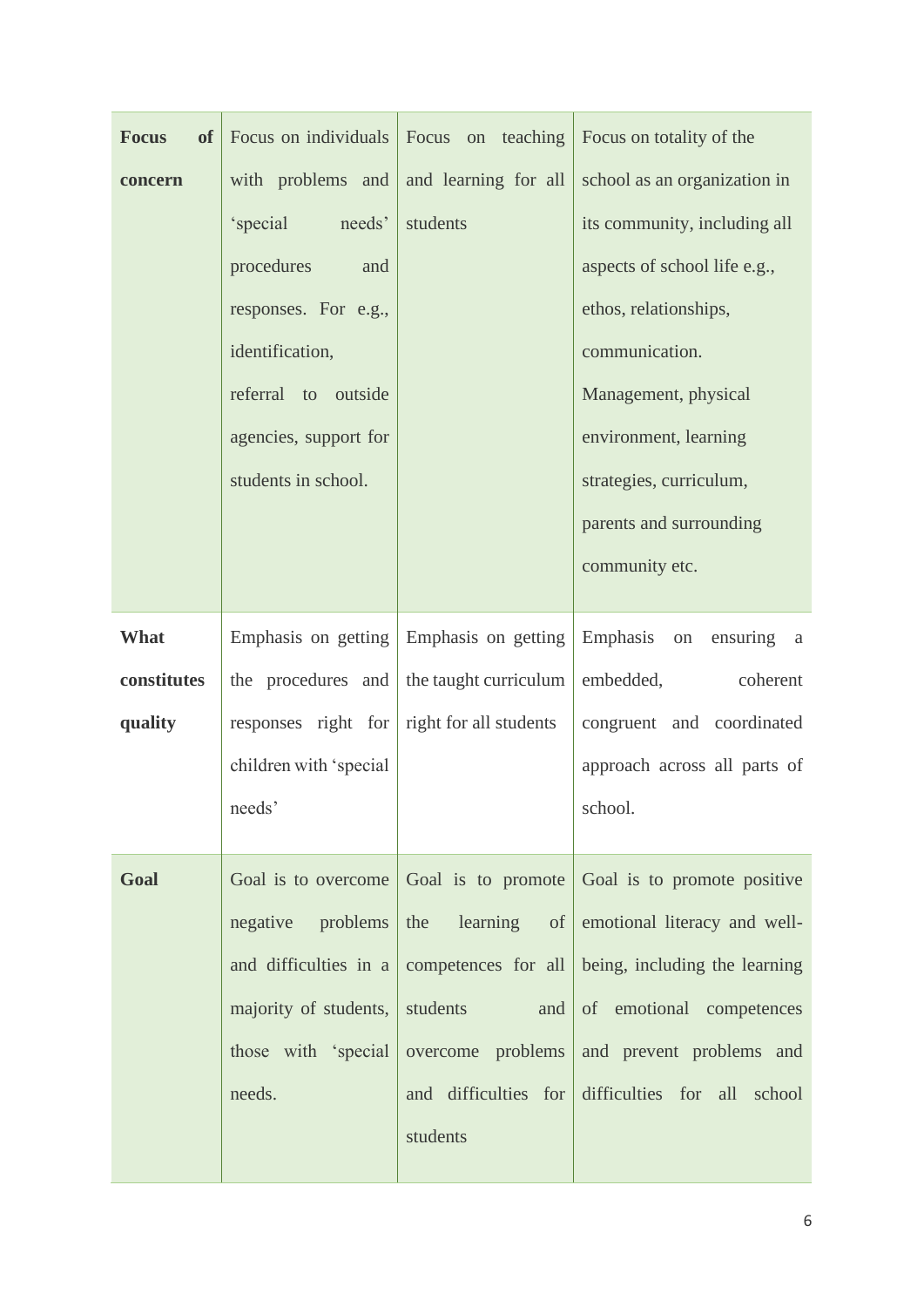|                            |                                                |                         | members e.g., staff, students,                     |
|----------------------------|------------------------------------------------|-------------------------|----------------------------------------------------|
|                            |                                                |                         | parents etc.                                       |
|                            |                                                |                         |                                                    |
| <b>Timing</b><br>of        | Short term response                            | Long<br>term            | Long term developmental                            |
| the                        | to events, often crisis                        | developmental           | approach which starts early,                       |
| response                   | management                                     | which<br>approach       | for all children and which                         |
|                            |                                                |                         | starts early for all includes teacher and parental |
|                            |                                                | includes<br>children,   | development,<br>the                                |
|                            |                                                | competence<br>and       | development of emotional                           |
|                            |                                                | prevention<br>of        | literacy and well-being, the                       |
|                            |                                                | problems                | learning of competence and                         |
|                            |                                                |                         | prevention of problems.                            |
|                            |                                                |                         |                                                    |
| <b>Theory</b><br>$\bf{of}$ | difficult<br>Focus<br>on                       | Focus on emotions,      | Focus<br>social<br>and<br>on                       |
| <b>of</b><br>cause         | behaviour                                      | attitudes, beliefs, and | emotional contexts that shape                      |
| problem                    |                                                | skills that underlie    | behaviour<br>well<br>as<br><b>as</b>               |
|                            |                                                | behaviour               | emotions, attitudes, beliefs,                      |
|                            |                                                |                         | and skills that underlie it.                       |
|                            |                                                |                         |                                                    |
| Role<br>оf                 | Parents and community asked to 'support'       |                         | Parents and wider community                        |
| parents                    | the school                                     |                         | actively involved. E.g., in                        |
| and                        |                                                |                         | school decision making etc.                        |
| community                  |                                                |                         |                                                    |
|                            |                                                |                         |                                                    |
| <b>Relations</b>           | Outside agencies used for referral of children |                         | Outside<br>agencies involved                       |
| with                       | with problems and difficulties                 |                         | with whole-school work, in                         |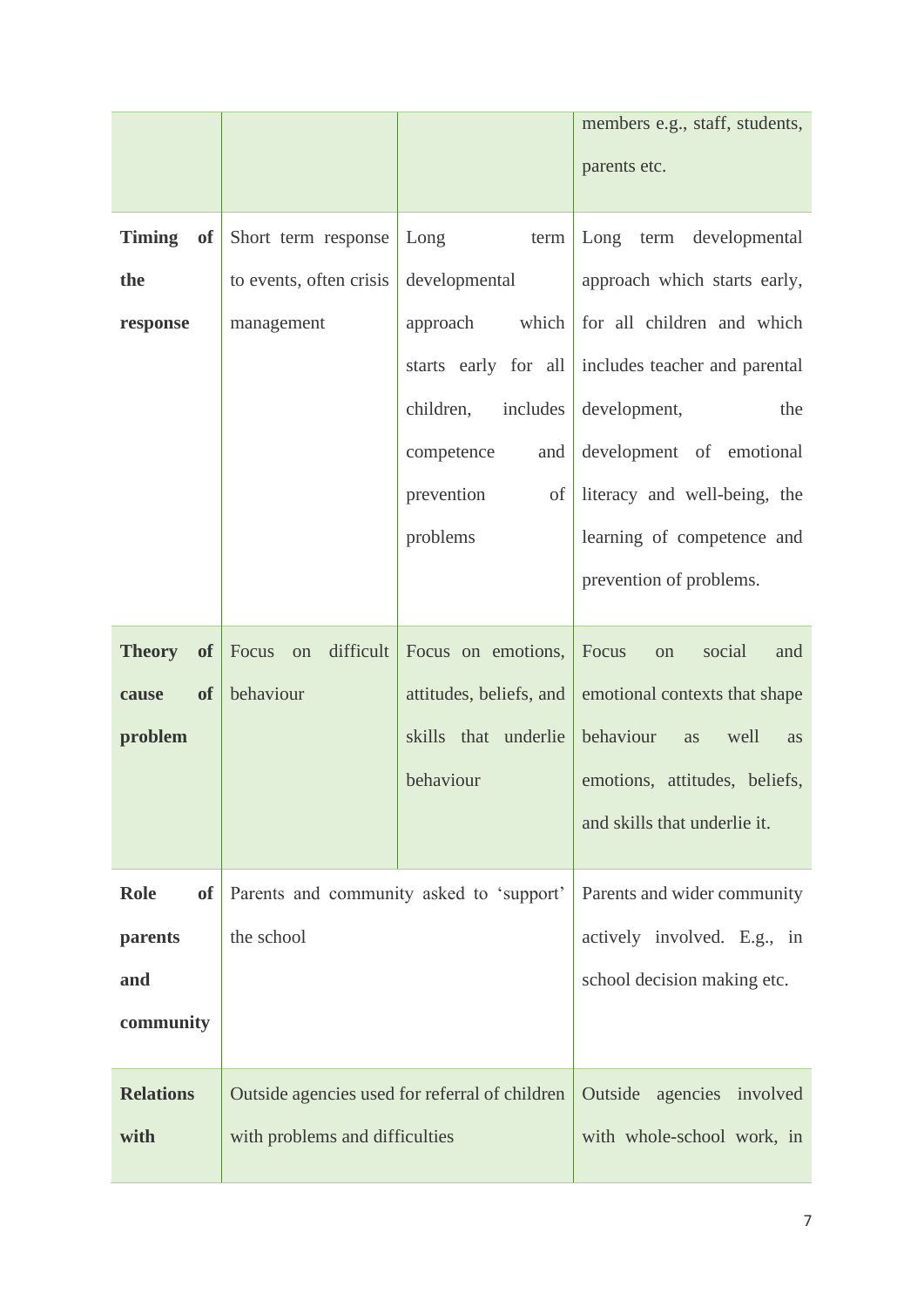| outside  | Outside agencies can be roped in as experts      | school, as well being used for  |
|----------|--------------------------------------------------|---------------------------------|
| agencies | for lectures or interactions with students, they | referral, for training teachers |
|          | be thematic topics that are age<br>can           | or active parent orientation    |
|          | appropriate etc                                  | programs.                       |
|          |                                                  |                                 |
|          |                                                  |                                 |

Note. From "Some Key Principles for Developing Emotional Literacy in Schools", by Katherine Weare, 2003, *Developing the Emotionally Literate School*, p.54 (http://dx.doi.org/10.4135/9781446215081.n3)

Resonating with Sustainable Development Goal 3: Good Health and Well-being, the focus of schools has also shifted towards a more positive approach from focussing only on troubled children, children with disabilities or emotional problems. The positive perspective allows the schools to visualise the entire school community as one unit. There is a strong consensus on visualising socio emotional development as high priority and cannot be seen in silos tucked within school subjects.

#### Creating a supportive culture

The word culture means to have shared beliefs, values, attitudes, practices and dispositions. It is not something which can be established once and it can flourish on its own. It requires cultivation. Just like crops in the fields, culture also requires significant effort. The ground needs to be laid down carefully, new ideas to be sown, watered, taken care of. Culture is a process and not an outcome for which every single member of the community should put in equal effort for its cultivation. To create a culture which reflects the vision of our policies of developing a sensitive, respectful, and fair citizen, a school needs to have certain shared values and norms which we are trying to achieve. This does not mean that we all should follow the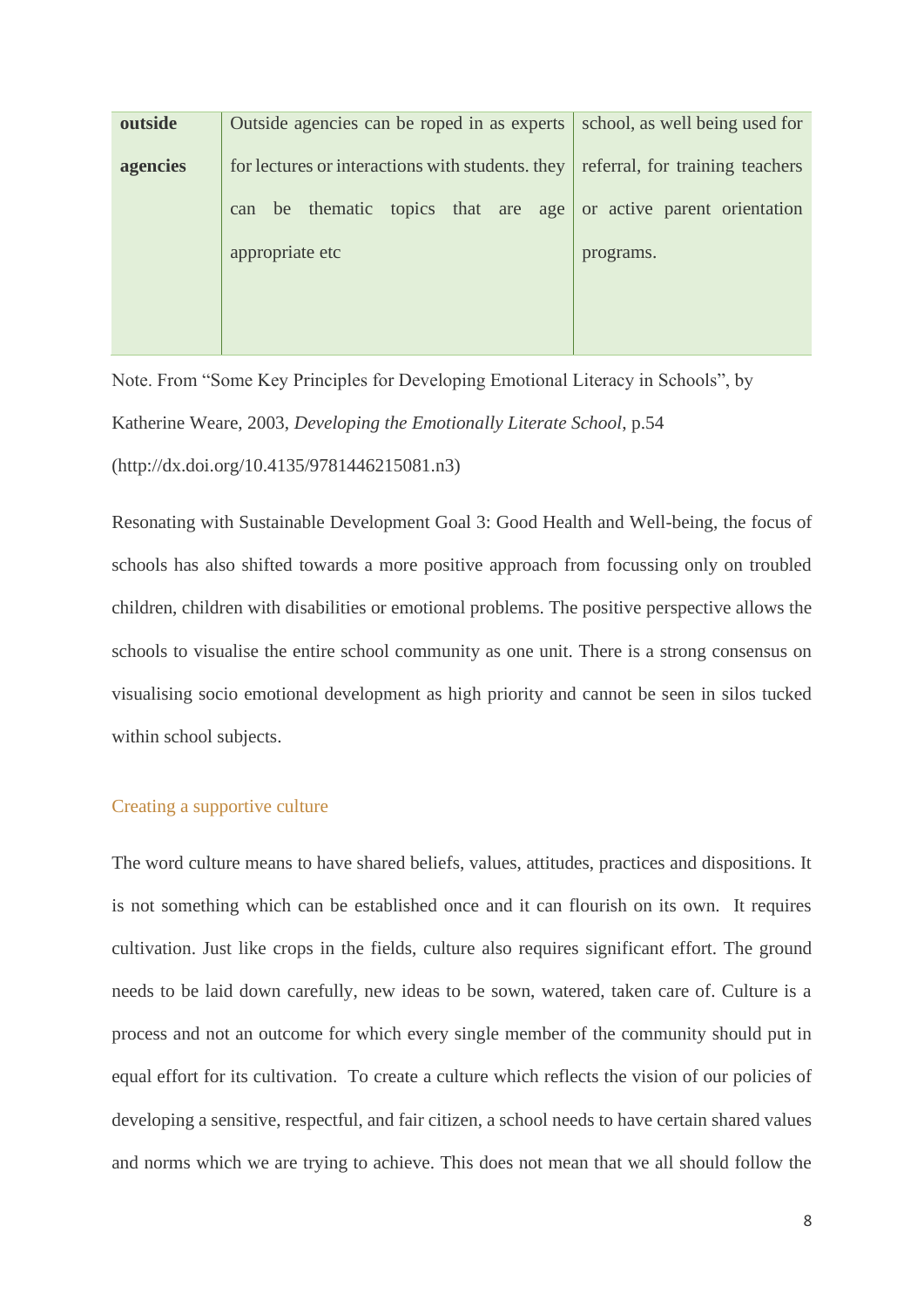same process or should think identically on political, religious, or social issues. The underlying belief is that everyone should agree on the fundamentals of what we are aiming to achieve and should share the core principles of what is right & wrong, what is fair & unfair and what is tolerable & what is not.

To ensure that the entire environment around the child has a common consensus on values and attitudes one needs to ask these questions:

- 1. Has the school initiated this discussion?
- 2. Do the parents have the same views as you on the purposes of the classroom activities?
- 3. Do you think your efforts will just get good marks or will it also have a long-term influence on the child?
- 4. Do your lesson plans incorporate these ideas intentionally?

**Creating time and spaces to talk and reflect**: two thirds of the time spent in 'traditional' classrooms is mostly talk and two-thirds of that talk is predominantly done by the teacher (Flanders, 1970). The students usually do not get enough time to share their thoughts or opinion. Even if they do, it is mostly academic related discussions. Designated time and space for teachers and students to talk to each other within the school time is critical. It might seem challenging to find time for such discussions, but it is predominantly a matter of clever scheduling of regular. Such discussions within school can easily take the shape of a formal conversation where the teacher is mostly talking and giving advice. One has to take care that such conversations should not be around any academic disciplines or take the shape of a preaching.

Non-verbal communication also sends various messages to children. Such messages are a significant part of communication and learning. It is not only what you say to your children is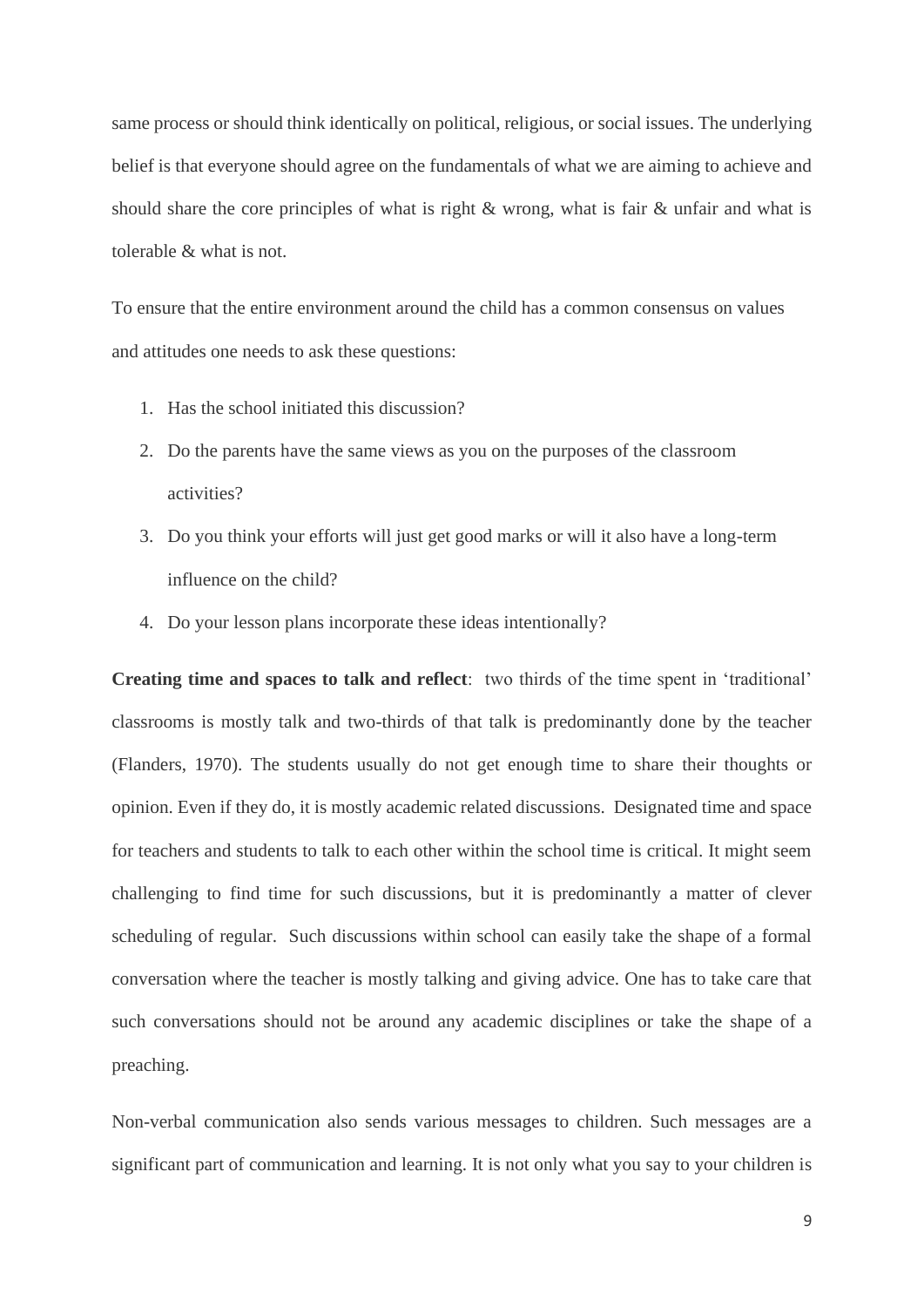important but also how you say it. Some non-verbal behaviours one can explore are eye contact, facial expressions like a smile that would communicate warmth to children, gestures like a head nod communicates that you are listening actively, an animated style of teaching also captures the attention of children, proximity is also a form of communication which the teacher should look out for- certain cultural norms dictate the distance to be maintained for an interaction. Another important non-verbal communication is the ability to laugh on self and encourage students also to laugh on self. Humour allows to create a friendly environment which releases stress and also aids teaching learning process.

**Celebrating the arts:** There is no value or socio- emotional skill that cannot be fostered through art. Art is a powerful medium in developing constitutional values. In schools the teacher usually focusses on the end result of the process where the process of painting is not taken into consideration but the end product of the painting or a sketch of how beautiful or life like it looks like is focussed upon. Drawing class has a place in the timetables of our schools and that class is dedicated to how well one can be draw an apple or a flower. The idea here is to teach to draw well and not to let children explore drawing as an expression. Similarly for other art forms like dance, music, theatre is all about how well the end product looks like – be it a dance performance or a play in the annual programme but we must ensure that the process and the journey is the core of the this learning opportunity. Children who perform well in these art forms are encouraged but the ones who doesn't perform well as per the common standards of the teacher are asked to focus on something else. Teachers need to appreciate and acknowledge art as an integral part of education. Art need not be taught like other academic subjects, rather it can be incorporated into the subjects in form of music, dance, theatre, literary arts, visual arts etc. Art experiences help students develop self-management, self-expression, interpersonal and relationship skills consequently building a positive identity. Some of the strategies that can be applied to incorporate arts into classroom are: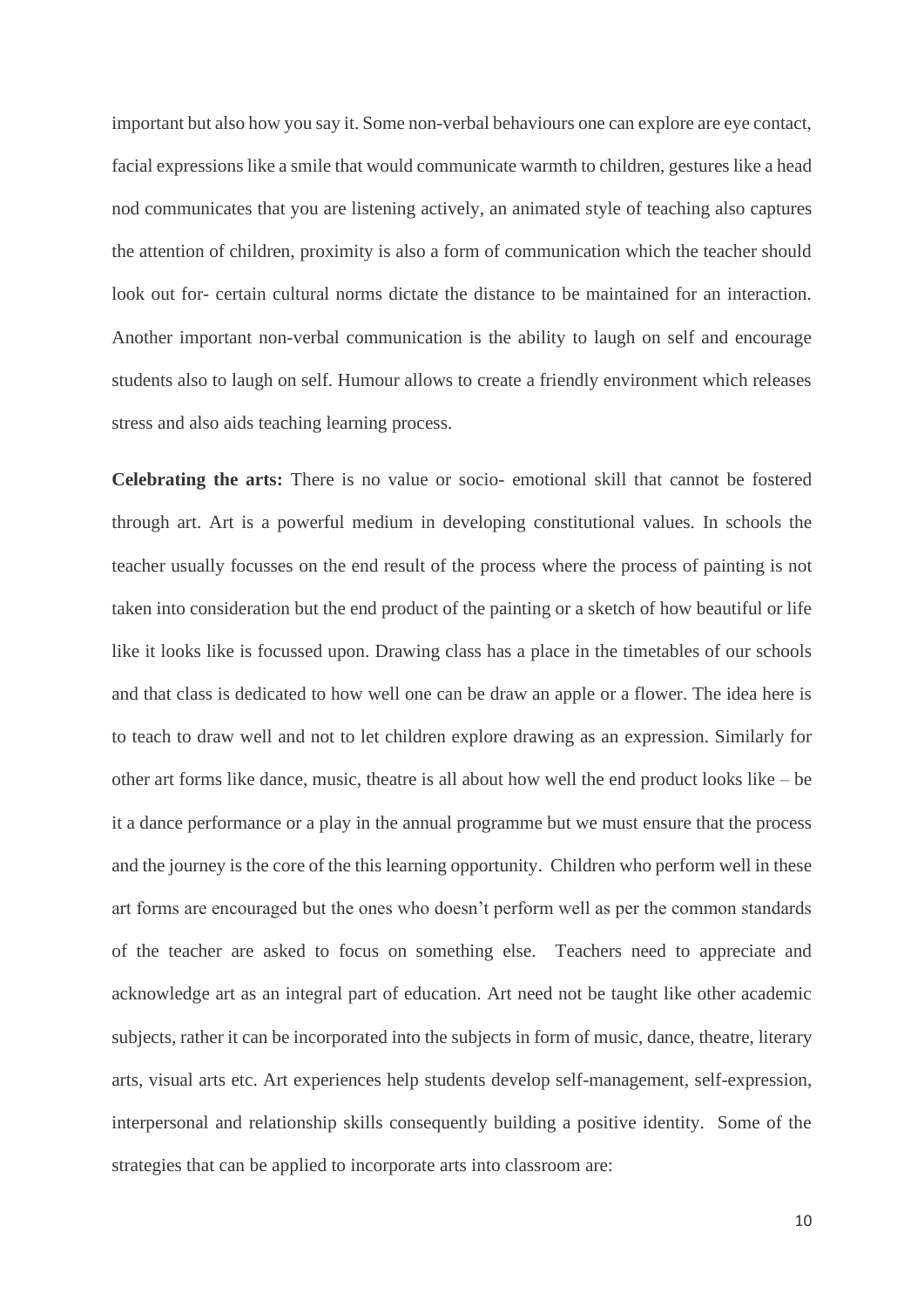- 1. Expressing thoughts, feelings and ideas through art: Some students might have difficulty expressing their thoughts and feelings through writing. Students, especially those learning a second language like English or students with special needs can use arts to communicate and explain themselves. Students learn better through visuals which can form the basis to further connect it to meaningful concepts. For example, teachers can focus on what kind of colours children prefer using when angry or when happy. What kind of objects they draw when in the state of a specific emotion. It can strike a conversation on how emotions has an impact on our choices or preferences.
- 2. Role-playing: Allowing role-play of characters in a story or event help students to develop confidence and they tend to understand in a more meaningful manner. When learning becomes fun, engagement increases. Through role-play students develop various socio-emotional skills like self-control, self-confidence, empathy, positive communication and cooperation. Role-play is an effective tool to develop social awareness as it provides the opportunity to step into someone else's shoes.
- 3. Using visual art, music or dance as a prompt: Use a form of art piece, a video of a dance or some music associated with an event or a situation to initiate discussion on a theme. The art can provoke interesting thoughts from different perspectives. Music help students to focus and develop active listening skills necessary to build relationships. Dance allows the students to relate their body with their emotions. Recognizing their emotions helps develop self-awareness. For e.g., teacher can bring their attention to the way students move when they are angry or when they are proud.

**Promoting collaborative and co-operative learning:** Co-operative and collaborative learning involves a group of students working together to accomplish a goal such as a building a project, creating a product etc. Students learn better when exposed to different viewpoints from people with different backgrounds. While it is important to achieve a particular learning outcome, it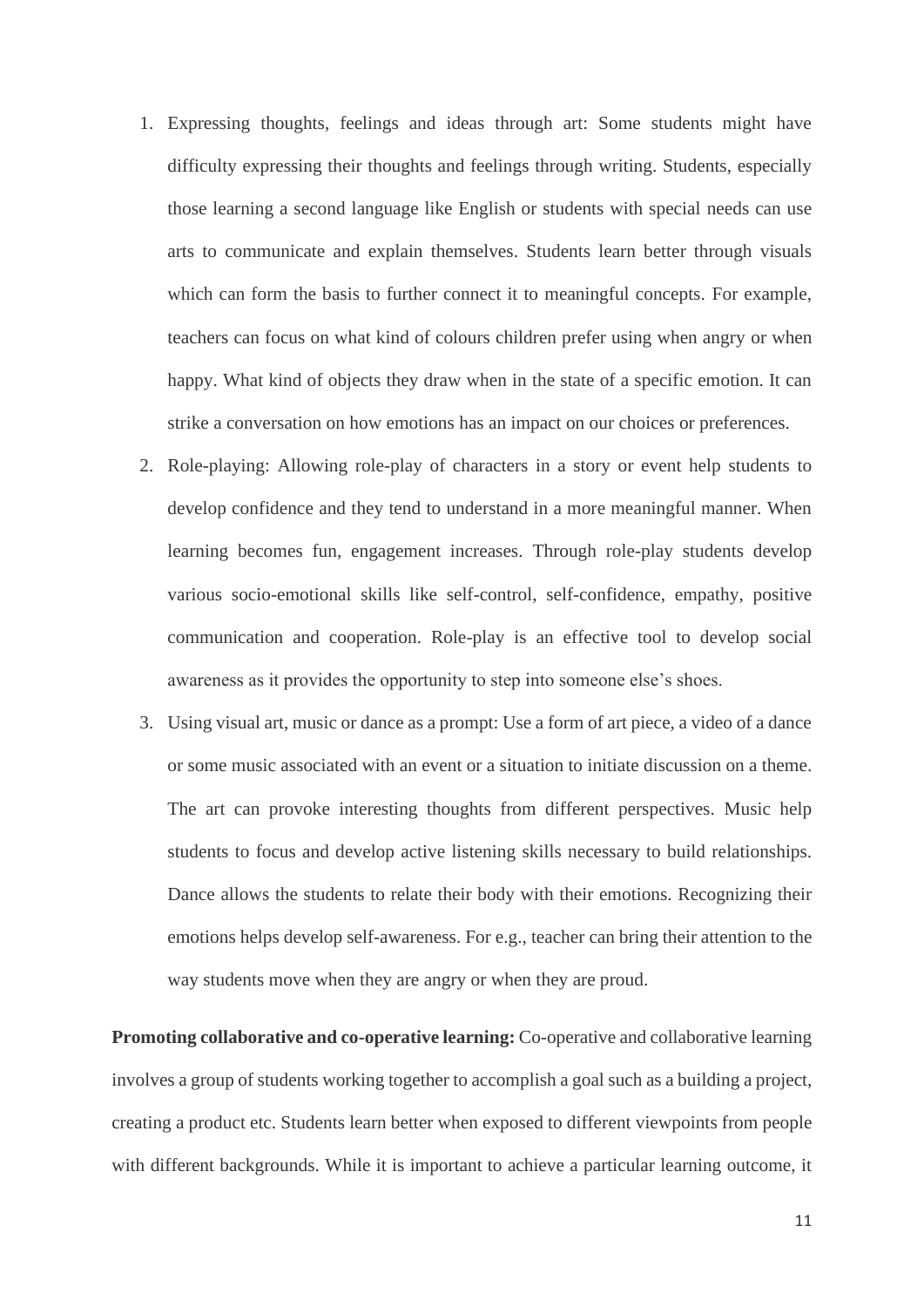is also important to learn to work effectively in groups even if there is a disagreement on views. In a co-operative and collaborative environment, a student is required to listen to various viewpoints, articulate and defend their ideas. Doing such an activity a student begins to develop their own framework of building knowledge rather than merely relying on a text or an expert. When tackling difficult concepts or ideas, collaborative work can provide support. Working with peers reduces the anxiety and stress of performance.

Some strategies that can be applied to nurture co-operative and collaborative learning in classroom are:

- 1. Identifying the strengths of students: The first and foremost step should be to believe that each student has strengths. The strengths might come in different forms like sports, arts, oration skills, humour, leadership etc. It is important to understand that a strength is not something that a student is best at, rather something the student has developed and is inclined to be best at. Identifying strengths can aid the teacher to assign specific tasks or activities to the students where they can perform well and consequently build their self-confidence. Observation, informal chats or various other activities can help the teacher in identifying the strengths
- 2. Developing critical thinking skills: Consider the learning process of group work as a part of assessment. Refrain from criticising a particular student or a particular group rather assess the process. It shows the students that co-operative and collaborative learning is valued for meaningful conversations and building ideas. Allow the groups to engage in self-criticisms to assess themselves and their work. This will lead the students to build trust with the teacher and peers for more open communication.
- 3. Encouraging collaboration with other classes: When students are familiar with cooperative and collaborative learning, the next step can be to organize inter-class collaborative activities. Students of varying age groups can work on one project or one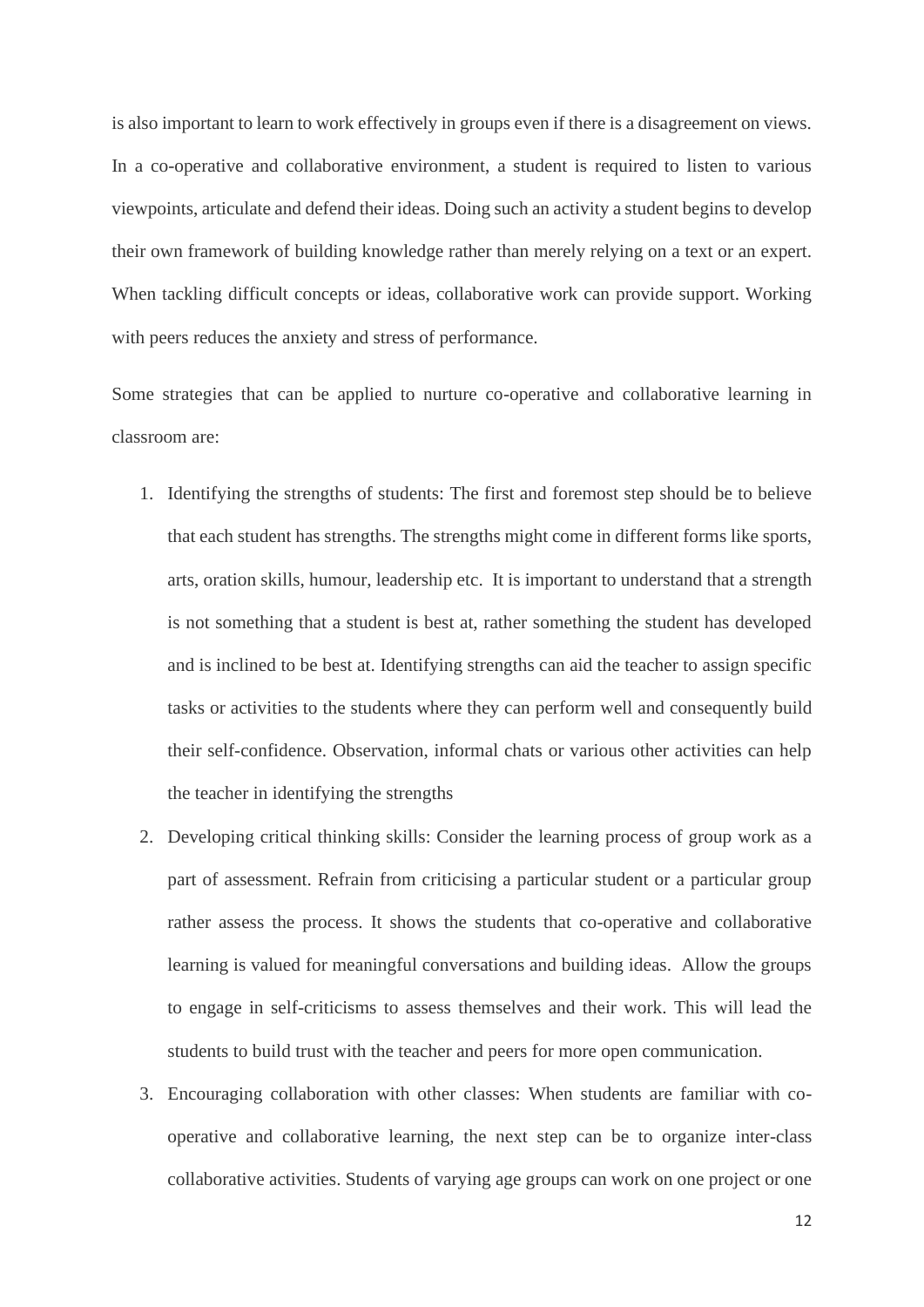problem. This will not only enhance their learning but also foster their ability to accept, negotiate and make decisions.

#### Subject Integration

Teachers will have to find teachable moments to integrate socio-emotional skills within class lessons. Most of the chapters provide enough opportunity to have a discussion around several societal and cultural issues and concerns. It also provides opportunity to encourage creativity, critical thinking and collaborative learning. Certain illustrations in our textbooks can also be used to initiate discussions or activities to nurture several socio-emotional skills such as empathy, sensitivity, recognition of emotions etc.

The chapter on shapes and space in NCERT textbook- Math Magic for grade 1 has a story on how the camel gets inside the tent of its owner. Besides developing vocabulary and an understanding of spaces, this story can also be used to discuss empathy towards animals. The teacher can have questions such as 'what must be the camel feeling? What must be the man feeling? What would you have done if you were in his place? Have you ever done this for anybody?' Etc. Such questions will lead the child to think from the camel's perspective and feel its pain in this context. Similarly, there can be various illustrations to talk about appreciating and accepting diversity in our mathematics textbooks.

In NCERT science textbook for grade 6 the chapter on Food: where does it come from? can be

used to discuss about the various cuisines people eat, the diversity in food, the cultures of people and their dependence on nature. The chapter can also open up a dialogue on inequality in our country around food. There are many people in our country who do not get sufficient food to eat and why do you think that is.



Fig. 3.11 Charkha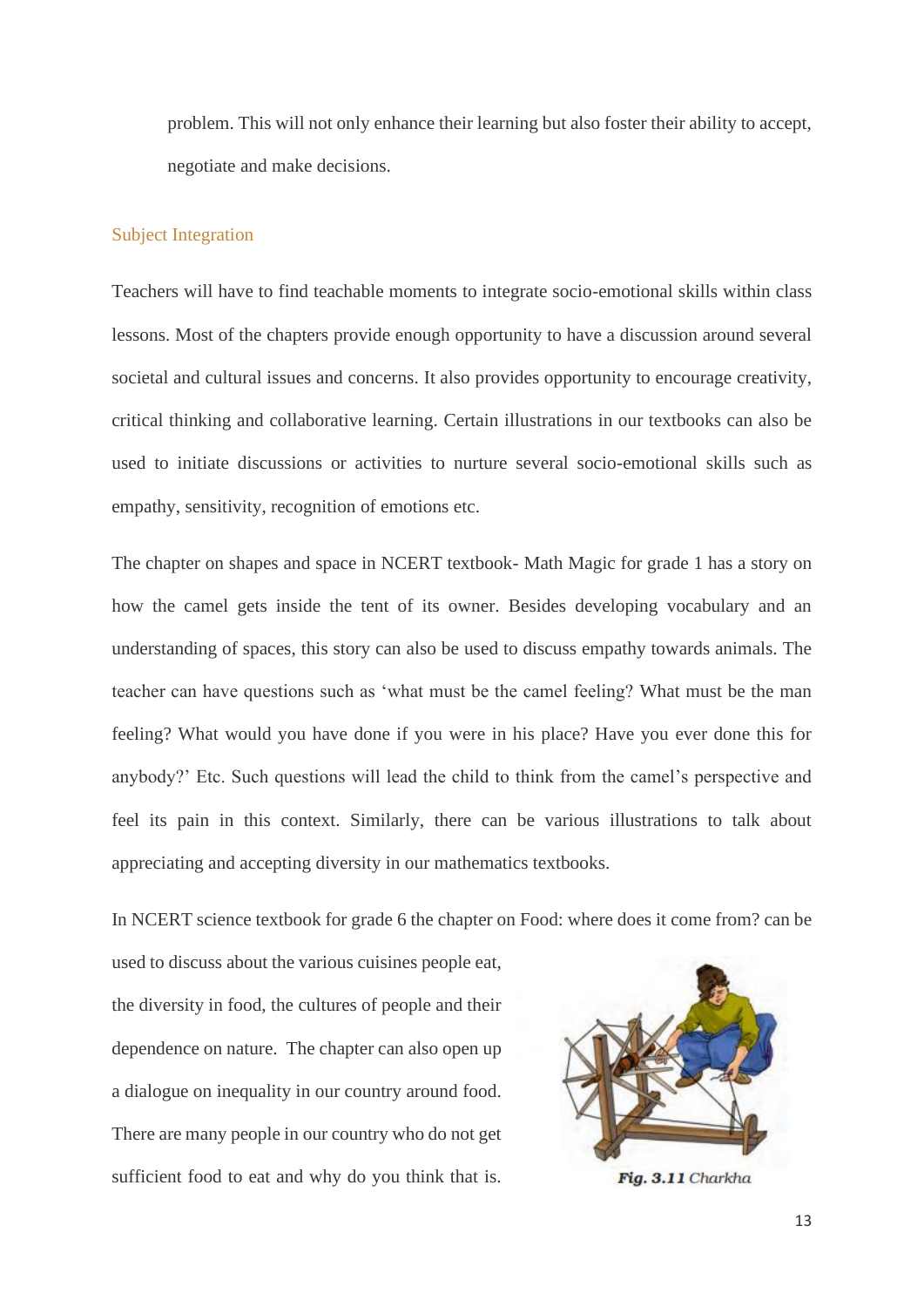The children can exercise their critical thinking skills to find out a reason behind this. When we ask children, what can be done to resolve this issue, we, as educators, are nurturing their problem-solving skills. The chapter on Fibre to fabric for grade 6 also gives us ample teachable opportunities to talk about the hard work and dignity of labour. Children can be shown videos or pictures of people weaving, making clothes, knitting and all the labour involved in making a cloth from a plant or animal. Such discussions inculcate respect and dignity for people at every stratum of the society. There are also various horrifying procedures to extract wool, fur, silk or leather from animals that conflicts with animal rights.

Language, out of all the subjects, provides an infinite space to inculcate a lot of socio-emotional skills through its curriculum. One way of inculcating such skills is through poetry recitation. The children when enacts the poem, it evokes a lot of feeling and emotions in the child. For



e.g., in NCERT English textbook -marigold for grade 2 the poem "Granny Granny, please comb my hair" has a lot of scope for discussion around identifying emotions, maintaining positive relationships, co-operation and compassion. The teacher can talk about the emotions being expressed through the poem- love, care, joy and many more. The children can be encouraged to identify such emotions by relating it to their own lives. The poem '*Patang'* in NCERT Hindi textbook for Grade 1 has an

illustration that shows the boys flying kite while the girl is just watching. This illustration can initiate conversation around gender equality and the stereotypes associated with gender. The focus is not to explain what gender is or what is gender stereotype for the 6-year-olds but to make them think about the discrimination we usually see around us in our societies and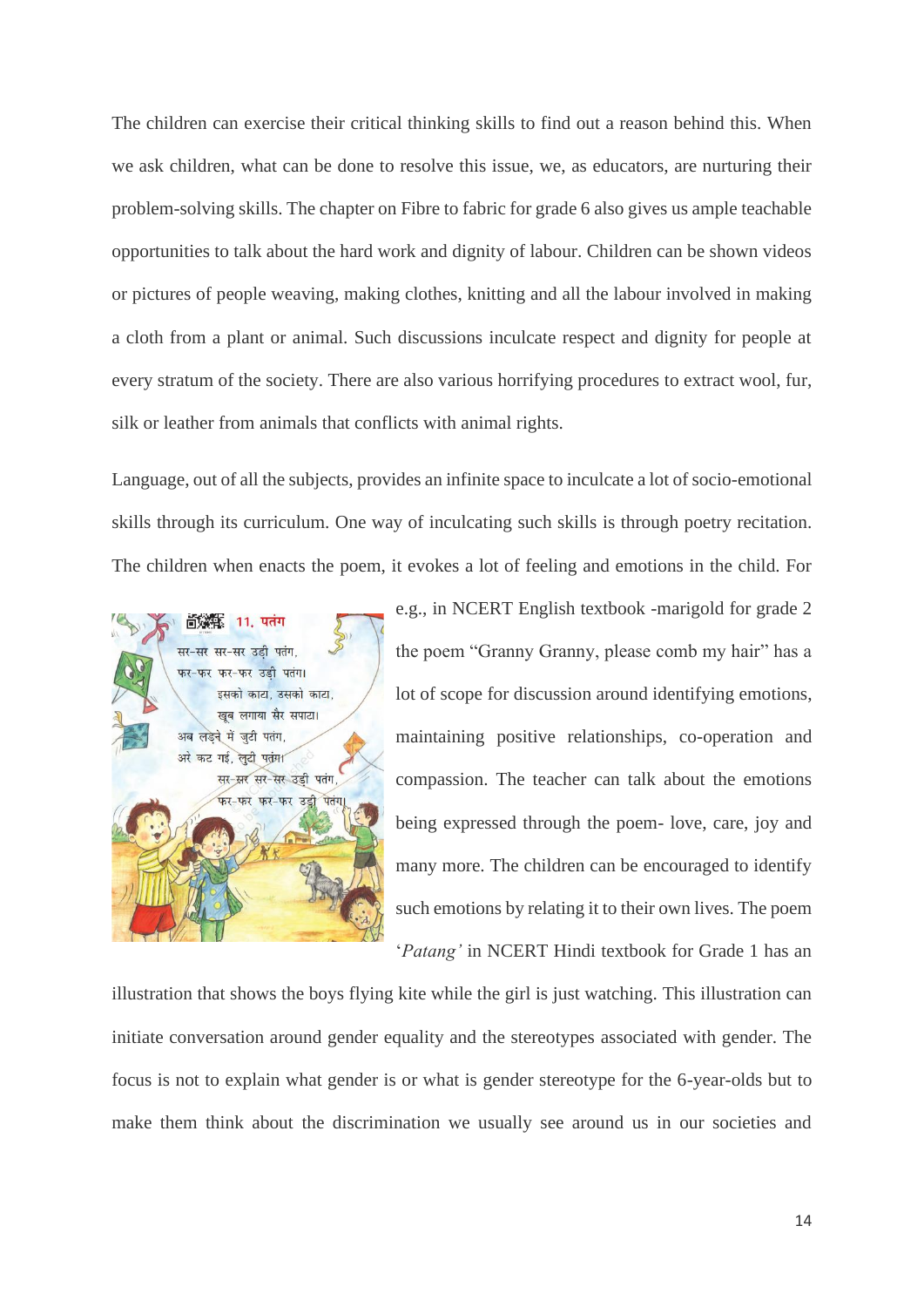families. Stories also provide us scope to have discussion around several such socio-emotional skills.

Social science and EVS have the chapters directly linked to socio-emotional skills but the main focus of these chapters is not to just share the information of what happened in the past or how the sun rises in the east but also to provide insight into the nature of the subject and to help children imbibe the different attitudes and skills associated with that subject.

The chapter 'From tasting to digesting' in the EVS textbook "Looking Around" for grade V has an illustration which shows different emotions as a consequence of several bodily urges and pains. It also shows a dog who says that it cries too when hungry. This illustration can be used to initiate discussion around the various emotions we feel and emote in different situations. The child can be asked to associate name emotions and also recognize the emotions in different situations through games, activities or just discussion. The children can also be challenged to think of solutions to manage these emotions. The socio-emotional skill to regulate emotions is a very critical and needs to be nurtured in children from a very early age.

All the lessons in our textbooks provide such opportunities but we, as teachers, need to just identify them and consciously put in effort to nurture them in the classroom.

#### Beyond the classroom

All the activities outside the classroom like sports, morning assemblies, mid-day meals, nature walks, library work etc are all spaces to inculcate socio-emotional skills (Central Board of Secondary Education, 2012). These activities contribute significantly towards the holistic development of the child. Various strategies that can be applied by the school to further nurture these skills through such activities are: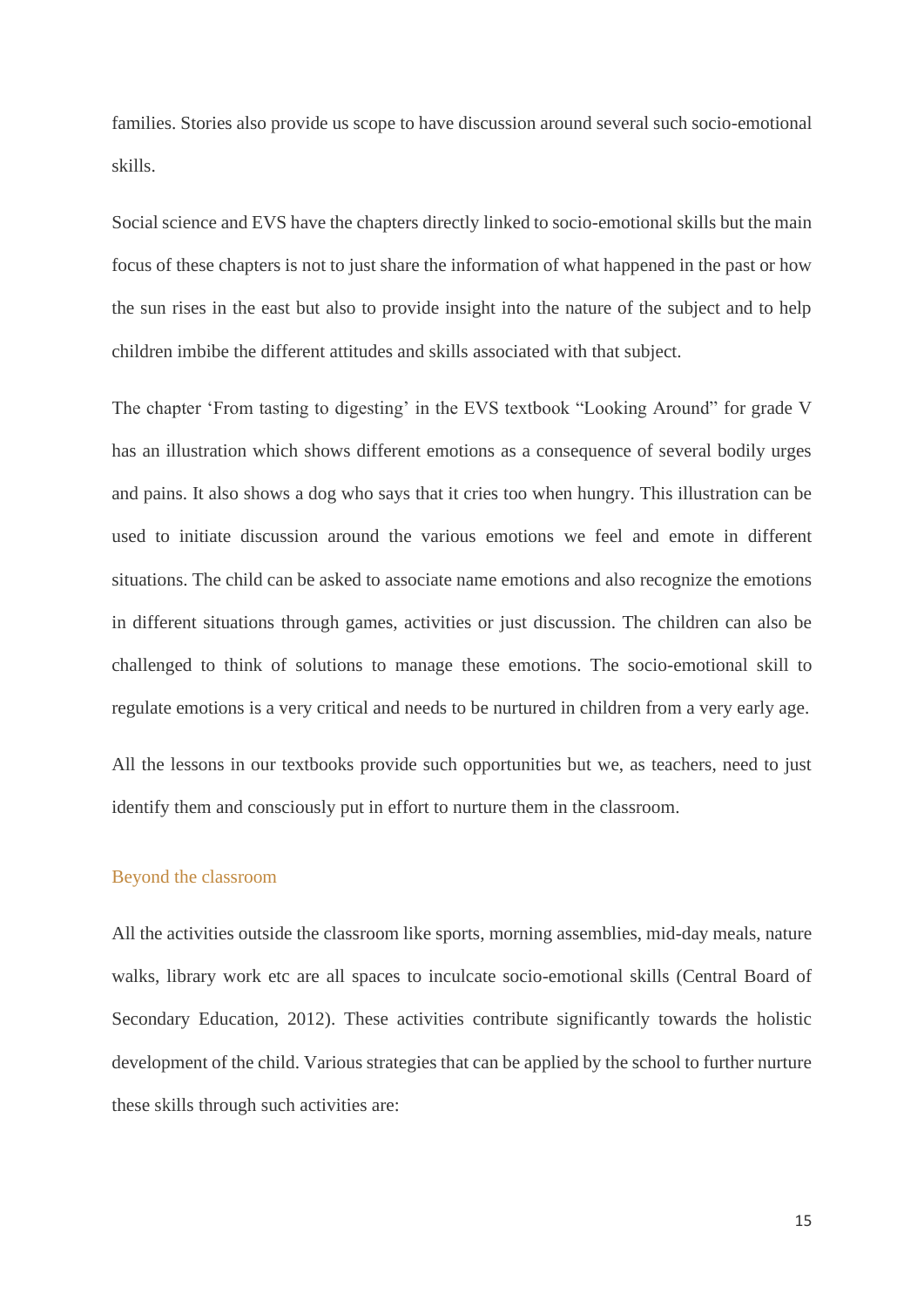Teachers and students can collaboratively form several committees or clubs or societies for different activities like ecological activities, literary work, musical or dance engagements or just simply a chit-chat club where children and adults can come together to simply talk about anything on their mind without any prior agenda. The students should have a say in deciding what kind of activities they would like to engage with.

Another critical aspect in building a socially and emotionally competency student is community building. The school must promote a culture of unity and solidarity amongst students. Students across age groups should come together to accomplish tasks for their school like- cleaning and decorating the school premises, cultivating and maintaining a school garden, older students helping younger students in academics, school excursions or short trips to places outside the school campus can build empathy, encourage team-work & decision-making skills in students. A form of buddy system between children from different grades to promote caring attitude towards each other as well as to ensure that bullying doesn't happen also reduces the idea of seniority and fosters sense of brotherhood.

Community connect also means being able to develop a relationship with people outside the school like the community nearby the school campus. Students can act as agents of community development by providing information through various platforms on relevant topics likesanitation, alcoholism, conservation, empathy towards animals, gender disparity, issues related to health and well-being etc. the students with the teachers can plan recreational activities for the community. For e.g., the community can be invited for their annual programs, cultural events, exhibitions/project displays, art melas, food festivals or sports events.

Any activity that is done should involve students from planning stage to the feedback stage. Each stage allows the space for the development of several socio-emotional skills- problem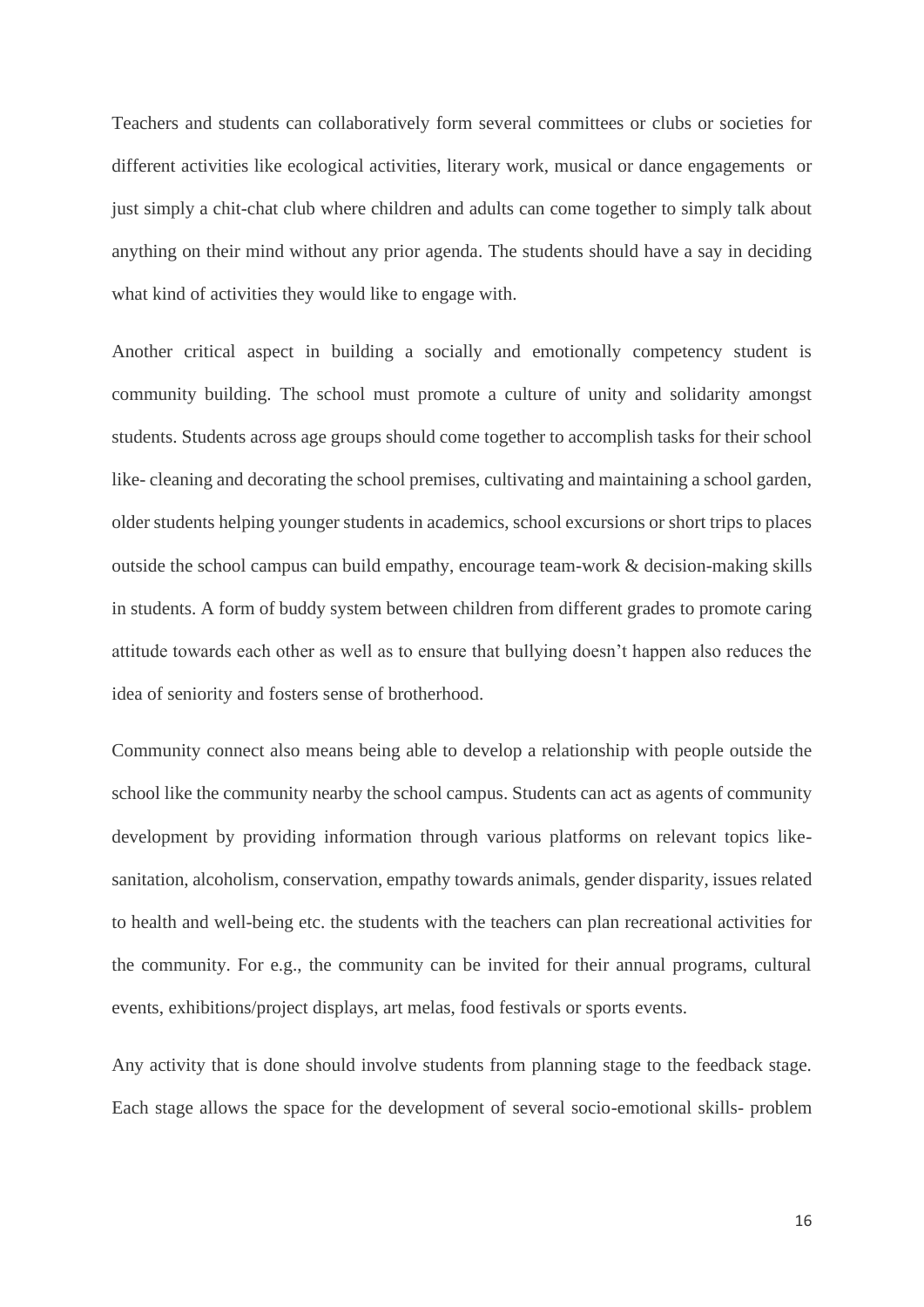solving, effective decision making, working in a team, ability to take and give constructive feedback.

There is a growing body of research accentuating the deep connection between sports, physical fitness, and positive socio-emotional health. Sports also provides ample prospects to develop team spirit, compassion, empathy, and decision-making abilities just to name a few. Sports and physical fitness activities tend to be less structured and less formal as compared to activities inside the classroom giving more opportunities to develop relationships and build socioemotional skills.

#### Conclusion

Effective integration of Socio-emotional skills in curriculum and entire school culture can have significant impact on the positive behavioural outcomes of children. Nurturing socio-emotional skills happens at a multi-level ecosystem of contexts and relationships.

The article provides only an indicative list of strategies that can be applied by educators to initiate the nurturance of socio-emotional skills in school. There is no doubt that gaining competence in socio-emotional skills is the need of the hour and every school should put in effort to incorporate this in their school activities be it within the classroom or beyond the classroom.

Looking at these skills in isolation will lead them to look at these skills away from their own lives which is why it is of utmost importance to integrate them into school culture practices. It is necessary for the teachers to identify the scope in each lesson to foster socio-emotional skills. Once identified they can be communicated to the students in fun, interactive and engaging manner.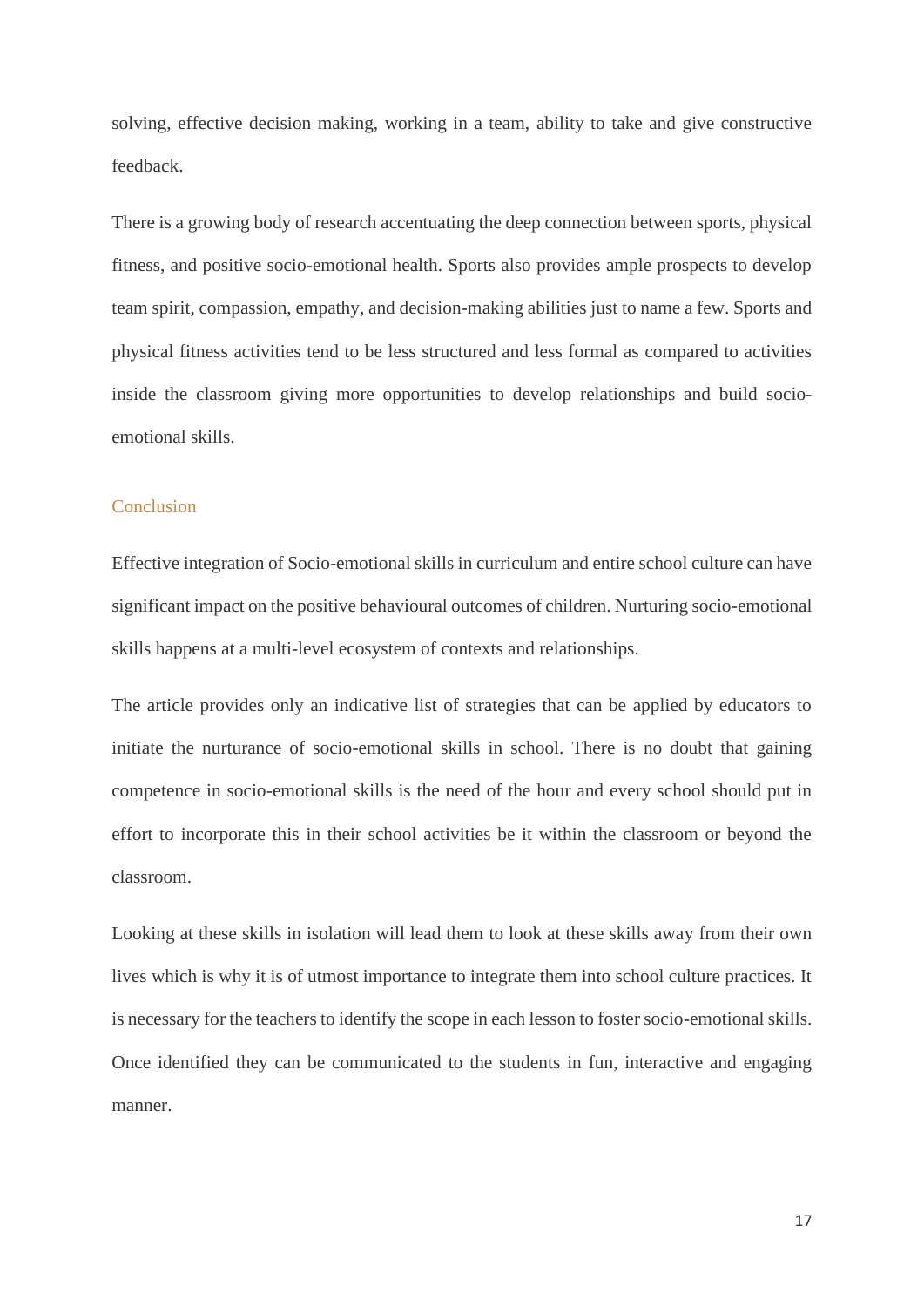Being aware of their own emotions, being able to manage them and knowing their own thoughts, feeling and emotions is only the stepping-stone for them to develop into effective members of the society.

#### References

Central Board of Secondary Education. (2012). *Value Education: A Handbook for Teachers.* New Delhi: CBSE.

Johnson, D. W., & Johnson, R. T. (2006). Peace Education for consensual peace: The essential role of conflict resolution. *Journal of Peace Education*, 147–174.

NCERT. (2006). *Marigold: Textbook in English for Class II.* New Delhi: NCERT Publication Division.

NCERT. (2006). *Math-Magic: Textbook in mathematics for Class I.* New Delhi: NCERT Publication Division.

NCERT. (2006). *Rimjhim: Textbook in Hindi for Class I.* New Delhi: NCERT Publication Division.

NCERT. (2006). *Science: Textbook for Class VI.* New Delhi: NCERT Publication Division.

NCERT. (2008). *Environmental Science Looking Around: Textbook for Class V.* New Delhi: NCERT Publication Division.

Weare, K. (2003). Some Key Principles for Developing Emotional Literacy in Schools. In K. Weare, *Developing the Emotionally Literate School* (pp. 52-77). London: Sage Publications.